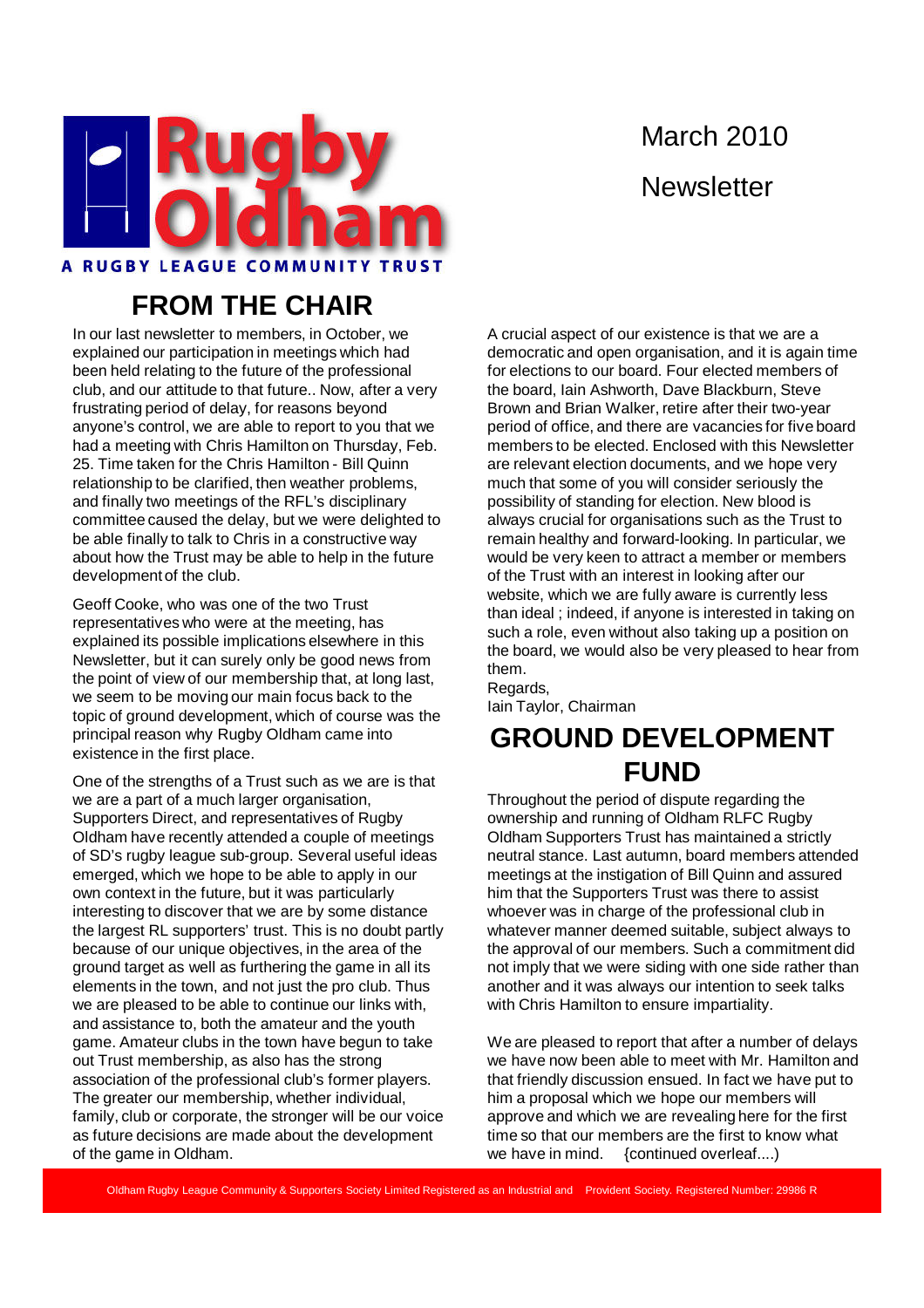### **GROUND DEVELOPMENT FUND (CONT)**

Since Rugby Oldham was created in the first instance with the intention of obtaining a ground for professional and community use within the borough and since Mr. Hamilton now seems to have taken discussions with Oldham Borough Council to a stage where this is a very real possibility we are proposing to create a Ground Development Fund which will be administered entirely separately from the professional club and which will be available for use irrespective of who owns the professional club. The intention is that any ground cannot be used as collateral for loans and that it cannot be sold off to pay debts as was the case with Watersheddings.

There are a number of important questions to be answered first, the most significant being the actual ownership of the proposed stadium at Whitebank. Assuming that in the first instance the stadium will be leased the terms of the lease and the length of tenure will be the next issue. There would have to be sufficient guarantees to ensure we were not pouring money down a black hole but providing the guarantees we are seeking are forthcoming we think this could be an exciting development which will benefit rugby league in Oldham into the foreseeable future.

There will also need to be a properly constituted administration of any Development Fund, perhaps in the form of trustees, to ensure open and transparent dealings but Rugby Oldham has access to exceptional legal advice and expects to be able to deal with problems as they arise.

In addition as part of a national movement, namely Supporters Direct, Rugby Oldham has access to expertise generated by this organization of dozens of soccer, rugby league and rugby union trusts. We have already had contact with a representative of F.C. United which is currently running its own Ground Development Fund. Furthermore, we believe that we will be in a better position to apply for grant funding than a limited company by virtue of our status as a Friendly Society.

We welcome feedback on this proposal and will be putting to a referendum its acceptance or rejection.

Geoff Cooke Media & Community Relations Officer

#### **MEMBERSHIP**

Rugby Oldham is the most successful Supporters Trust in rugby league with over 400 members. We believe this is the case because we can be clearly identified assisting professional, amateur and junior rugby in the borough. It is generally thought in the Supporters Trust movement that 10% of a club's average home gate is a significant membership. As you can see we are way ahead of that and we thank each and every one of you for giving your support.

When we first set up we made provision for you to supply an e-mail address but our latest membership form did not have room for this. Can we ask that any new member who can supply an e-mail address but has not done so to contact us? Similarly we would like to have any changes of e-mail or home address if you can provide these. We are working on the possibility of using e-mail to update you regularly and we are also hoping to update the website page with news more frequently.

e-mail replies to geoff.cooke0454@ntlworld.com

### **PLAYERS' ASSOCIATION**

**The Oldham Players' Association has recently swelled the membership of Rugby Oldham – already the largest supporters' trust in rugby league - to well over 400.**

Said Bob Henthorn the association's treasurer "The Players' Association is pleased to be associated with Rugby Oldham, a Community Trust dedicated to enhancing the future of rugby league in and around Oldham at all levels.

"We have been particularly impressed with the way that the Trust has gone about its business in doing just that – supporting this great game of ours whether it be with the town's amateur clubs, the Service Area or the Roughyeds where it broke new ground by sponsoring the club's Reserve side.

"We have shared a concern that for far too long many talented youngsters have had to turn to other clubs to progress their rugby league. Already this is paying dividends with the first team squad including homegrown young players.

"We were impressed with what the Trust's chairman Iain Taylor had to say when he addressed one of our recent meetings and the Trust can be assured it will receive the full backing of our membership."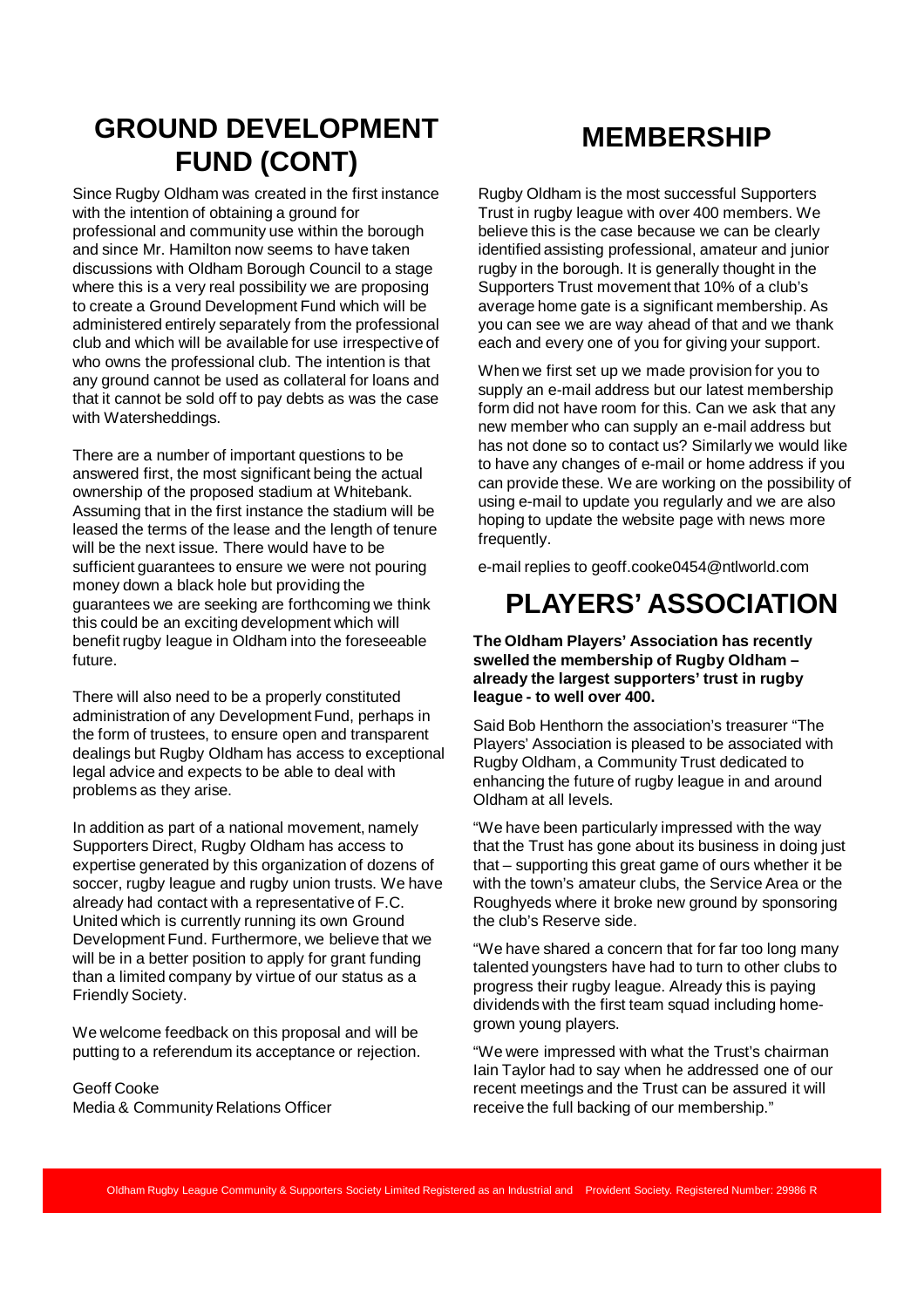### **RUGBY OLDHAM CHALLENGE THE RUN-IN**

**If Saddleworth Rangers are to retain the trophy they realise that they face a stiff challenge from Oldham St Annes, Rochdale Cobras and Higginshaw all of whom have designs on lifting this coveted piece of silverware.** 

It should, and hopefully will, go down to the wire.

As was detailed in the last Newsletter the six competing clubs may be spread over five different leagues or divisions but the rules of this intriguing competition disregards this and takes account of each club's match by match performance so that on a day to day basis the league table can be adjusted. In the event of clubs playing an uneven amount of fixtures at the end of the season points totals will be adjusted on a percentage basis.

So, in their own particular leagues how are the six clubs faring?

Rangers are currently top of National League One but they and at least half a dozen other clubs are battling it out for one of the three coveted promotional spots. Rangers' boss Terry Flanagan set promotion as priority this time around and shouldn't be disappointed. A division below Oldham St Annes have also got designs on a promotional spot whilst in the same league Waterhead are targeting to escape the bottom four.

Progressive Higginshaw have enjoyed a great season so far in North-West Counties 4 and could well go up this time around whilst a division below Cobras are also in spitting distance of a promotional spot.

The strongest outfit of the lot are, of course, Hollinwood who are unjustly placed in bottom spot of Pennine 4 but sturdily propping up the 54 clubs above them!

| <b>Rugby Oldham Amateur Club Challenge</b> |    |                |              |                |                  |            |            |            |      |
|--------------------------------------------|----|----------------|--------------|----------------|------------------|------------|------------|------------|------|
| <b>Team</b>                                | P  | W              | D            | Е              | L<br>$($ u12 $)$ | <b>ABP</b> | <b>DBP</b> | <b>Tot</b> | $\%$ |
| <b>St Annes</b>                            | 15 | 11             | $\mathbf{1}$ | 3              | 2                | 46         | 25         | 108        | 7.2% |
| <b>Rochdale Cobras</b>                     | 12 | 8              | ٠            | $\overline{4}$ | 3                | 35         | 24         | 86         | 7.2% |
| <b>Saddlew orth</b>                        | 17 | 13             | ٠            | $\overline{4}$ | 2                | 39         | 31         | 111        | 6.5% |
| Higginshaw                                 | 14 | 9              | 1            | $\overline{4}$ | 3                | 26         | 23         | 81         | 5.8% |
| <b>Waterhead</b>                           | 15 | $\overline{4}$ | 1            | 10             | 3                | 20         | 11         | 48         | 3.3% |
| <b>Hollinwood</b>                          | 15 | ٠              | ۰            | 15             | 3                | 14         | 3          | 20         | 1.3% |
| ABP = Attacking Bonus Points               |    |                |              |                |                  |            |            |            |      |
| DBP = Defensive Bonus Points               |    |                |              |                |                  |            |            |            |      |
| Table after games on 1/03/10               |    |                |              |                |                  |            |            |            |      |
|                                            |    |                |              |                |                  |            |            |            |      |

### **TRUST SPONSORS BEN POWELL TROPHY**

**The Oldham Amateur League have taken a bold decision by moving this season's Standard Cup final to Manor Park the home of Oldham Rugby Union Club.**

Forced off Boundary Park the league's officers didn't have too wide a choice especially as the deal surrounding the Roughyeds' potential new home at Limeside hadn't been completed at the time the decision needed to be taken.

The league's showpiece is scheduled for an 11am kick-off on Good Friday morning and once again Rugby Oldham will be backing the local league by sponsoring the Ben Powell trophy awarded to the game's man-of-the match. At the time of writing the two finalists haven't yet been decided but the wide open spaces of Manor Park provide the ideal platform for an entertaining, expansive game of rugby league whoever the two competing clubs may be. **Support rugby league live … be there!**

## **YOUTH RUGBY**

Garry Hepworth, local youth rugby's co-opted representative on our board, reports that, very sadly, there will be no Service Area team RL this coming May/June. This brings to an end the established pattern of town team representative rugby after the close of inter-club fixtures. The RFL has decreed that, instead of the inter-town fixtures, there will be a skillsbased programme, to begin in September. Local coaches are being asked by the RFL to put themselves forward to help with this programme, coaching at the four age-groups U12, U13, U14, and U15.

The Oldham Service Area has expressed disappointment to the RFL about this decision. It has always organised skills days of its own along similar lines to those envisaged by the RFL, aimed to include the best 40 or so players in each age group, and strongly believes that Oldham lads will lose out by no longer being able to play against top players in the other Service Areas - and they are already disadvantaged compared with most others because their local pro club has no scholarship scheme.

| <b>Rugby Oldham Junior Club Challenge</b> |    |                |                |    |                |            |            |            |               |  |  |
|-------------------------------------------|----|----------------|----------------|----|----------------|------------|------------|------------|---------------|--|--|
| <b>Team</b>                               | P  | W              | D              | L  | L<br>(u12)     | <b>ABP</b> | <b>DBP</b> | <b>Tot</b> | $\frac{9}{6}$ |  |  |
| <b>Saddleworth</b>                        | 39 | 22             | ٠              | 17 | 3              | 69         | 62         | 200        | 5.1%          |  |  |
| Waterhead                                 | 27 | 10             | $\overline{4}$ | 13 | 3              | 28         | 27         | 96         | 3.6%          |  |  |
| <b>Milnrow Cobras</b>                     | 17 | $\overline{7}$ | $\overline{2}$ | 8  | 3              | 22         | 18         | 68         | 4.0%          |  |  |
| <b>St Annes</b>                           | 40 | 13             | $\overline{2}$ | 25 | 9              | 54         | 43         | 149        | 3.7%          |  |  |
| Higginshaw                                | 12 | 3              | $\mathbf{1}$   | 7  | $\overline{2}$ | 17         | 11         | 41         | 3.4%          |  |  |
| ABP = Attacking Bonus Points              |    |                |                |    |                |            |            |            |               |  |  |
| DBP = Defensive Bonus Points              |    |                |                |    |                |            |            |            |               |  |  |
| Table after games on 01/03/10             |    |                |                |    |                |            |            |            |               |  |  |